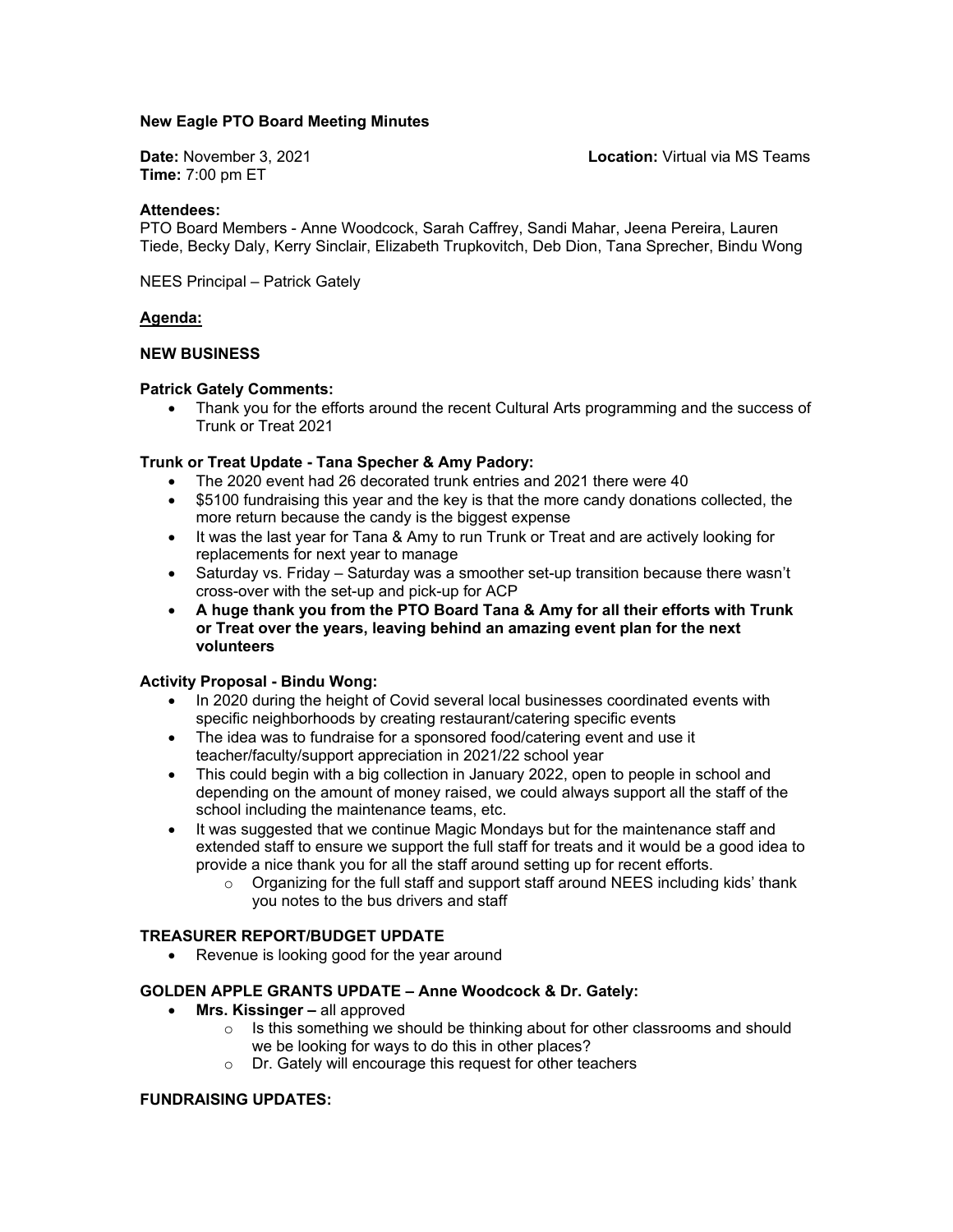Friends of the PTO:

- To date \$10,355 for Friends of the PTO received first large matching gift from a company
- Recognition through the PTO blast will continue

Book Fair:

- \$1700 on the day, still waiting on the final tally, but overall revenue looks like about \$13,000 for the total event
- Survey to teachers for feedback, update coming in Dec

After School Clubs:

- Fundraising success
- Gardening club cancelled but re-evaluating for the Spring, may be adding additional for the art club

## **Becky – facilities**

- Anne, Kristin & Michelle met with Dr. Gately to tour and discuss the playground & outdoor improvements for PTO funding
- Top 5 Project Results:
	- o Upgrade to the Kindergarten courtyard
		- Install all-weather cushion-impact flooring with space-saving play structure. The area is pretty small, but given the access to the playground off those Kindergarten classrooms
	- o Video/projector reno in the cafeteria
		- Would require moving the current ceiling-mount projector back the distance could be determined by the image quality while projected on the screens that hang both at the back of the stage and also on a newlyinstalled screen at the front of the stage. The addition of an electronicretractable screen in front of the partitions on the stage is on Dr. Gately's wish list. While this could be covered by district funds, it would take less time if the PTO paid for it (perhaps in time for the winter months with more inside recess).
	- o Replace 2-3 basketball hoops
		- Option of adding one in the main playground space to make a full court. Will consult with PE teachers about what they would like on that back parking lot space that is used for outdoor recess re: replacing the basketball structure
	- $\circ$  Run water line(s) out to the garden, and perhaps garden expansion
		- Find some way to address the problem of the maintenance crew cutting the hose multiple times a year
	- $\circ$  A second gaga pit on the level grass area behind the newer play structure
		- May (or may not) require a slab of concrete?
- Additionally discussed, the idea of having a separate and perhaps income-generating account for larger long-term projects, such as re-sodding or re-surfacing the playing fields and upgrading the older blue playground equipment.

# **Cultural Arts – Sandi Mahar, Jeena Pereira**

- Discussion of upcoming cultural heritage night and looking at possible dates in Spring 2022
	- o April event date (April 1) TBD
	- o Event inside in the cafeteria and into the halls